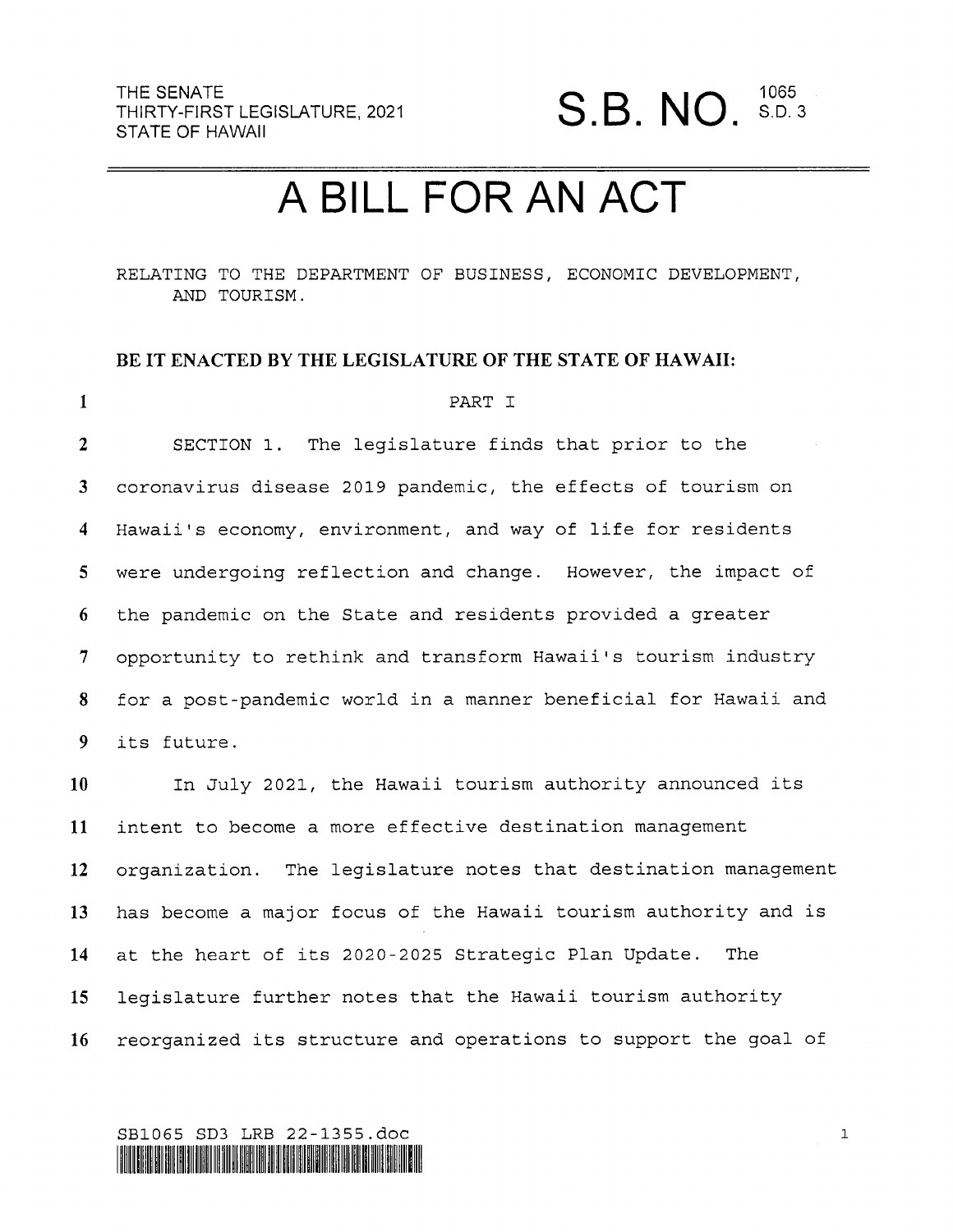Page 2  $S.B. NO.$   ${}^{1065}_{8. D. 3}$ 

Mālama Ku'u Home (caring for my beloved home) through the  $\mathbf{1}$  $2<sup>1</sup>$ principles of regenerative tourism. Tourism marketing and  $3<sup>1</sup>$ tourism management are fundamental responsibilities of the  $\overline{\mathbf{4}}$ Hawaii tourism authority and are critical to sustainable  $5\overline{)}$ tourism.

6 The legislature further finds that according to the Hawaii  $7\overline{ }$ state planning act, planning for the State's economy regarding 8 the visitor industry shall be directed toward the achievement of 9 a visitor industry that constitutes a major component of steady 10 growth for Hawaii's economy. To achieve the visitor industry objective, state policy requires, among other things, the 11 12 following:

13 14 15 16 (l) Ensuring that visitor industry activities are in keeping with the social, economic, and physical needs and aspirations of Hawaii's people; (2) Encouraging cooperation and coordination between the

17 18 19 20 government and private sectors in developing and maintaining well—designed, adequately serviced visitor industry and related developments that are sensitive to neighboring communities and activities; and

SBlOGS SD3 LRB 22-1355.doc HIMIIHIIHIIHIIHIIHIIHIIHIIHIIHIIHIIHIHM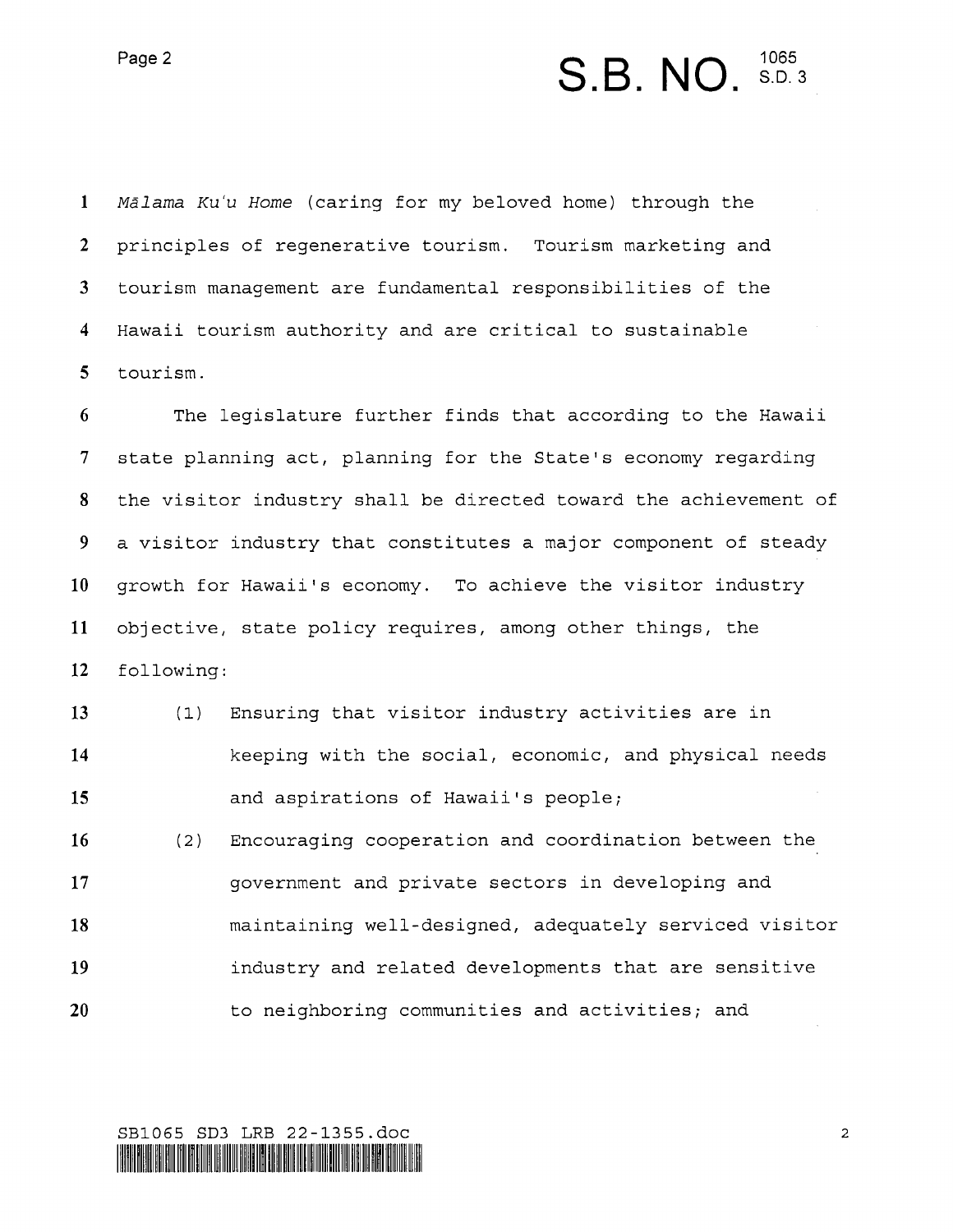Page 3  $S.B. NO.$   ${}^{1065}_{S.D.}$ 

 $\mathbf{1}$ (3) Aligning the growth, development, and management of  $\overline{2}$ tourism in the State with the objectives and policies  $3<sup>1</sup>$ of the Hawaii State Planning Act.  $\overline{\mathbf{4}}$ The legislature believes that each county should have 5 greater control of its own visitor industry. Currently, the 6 legislature appropriates moneys to the Hawaii tourism authority,  $7\overline{ }$ which then contracts with various businesses or awards grants to 8 promote the State as a visitor destination.  $9<sup>°</sup>$ The legislature also believes that those moneys should instead be expended by the counties so that each county may 10 develop a visitor marketing approach that is more appropriate to 11 12 the county than a singular approach by the Hawaii tourism 13 authority that applies statewide. 14 Accordingly, the purpose of this Act is to: 15 (l) Ensure that the scope and responsibilities of the Hawaii tourism authority encompass best practice 16 17 destination management and regenerative tourism; (2) Require the Hawaii tourism authority to develop a 18 19 tourism management plan that includes tourism marketing, best practice destination management, and 20 21 regenerative tourism;

SBlO65 SD3 LRB 22—1355.doc HHII ALILAH INI III IS ANG ALAM INI III AT AT AAN AA INI III III III AH AT ATT

3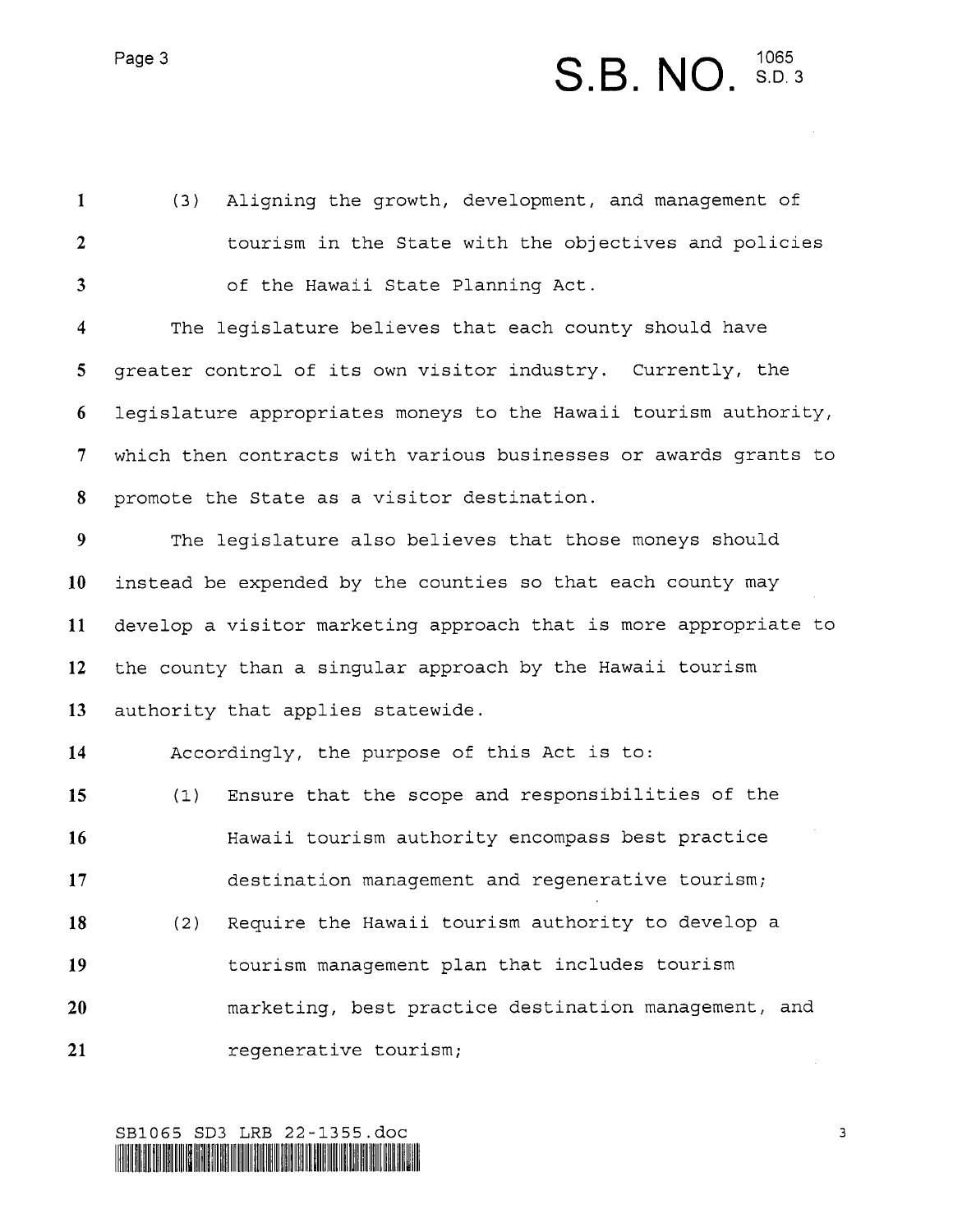Page 4

# S.B. NO.  ${}^{1065}_{8.53}$

 $\sim$ 

| $\mathbf{1}$            | (3)<br>Codify the objectives and action items from the       |
|-------------------------|--------------------------------------------------------------|
| $\boldsymbol{2}$        | counties' destination management action plans; and           |
| 3                       | (4)<br>Make appropriations.                                  |
| $\overline{\mathbf{4}}$ | PART II                                                      |
| 5                       | SECTION 2. Section 201B-1, Hawaii Revised Statutes, is       |
| 6                       | amended by adding two new definitions to be appropriately    |
| 7                       | inserted and to read as follows:                             |
| 8                       | ""Best practice destination management" means a holistic     |
| 9                       | process that ensures that tourism adds value to the economy, |
| 10                      | social fabric, and ecology of communities.                   |
| 11                      | "Regenerative tourism" means tourism that focuses on         |
| 12                      | reducing the harm associated with tourism, and restoring the |
| 13                      | natural environment from the harm already done by tourism,   |
| 14                      | through collective holistic efforts to:                      |
| 15                      | Make net positive contributions;<br>(1)                      |
| 16                      | (2)<br>Create conditions that allow life to flourish; and    |
| 17                      | (3)<br>Improve destinations for current and future           |
| 18                      | generations for the well-being of the environment,           |
| 19                      | residents, indigenous communities, and visitors."            |
| 20                      | SECTION 3. Section 201B-3, Hawaii Revised Statutes, is       |
| 21                      | amended by amending subsection (a) to read as follows:       |

### SBlO65 SD3 LRB 22-1355.dOC HIIWMIIWIEINIIHNHIIIWINI\IIIWHMIHIIHIHIHIHINIEllllllfllll'"HIMNI}IHMIWHIIHHIIINIH

 $\overline{\mathbf{4}}$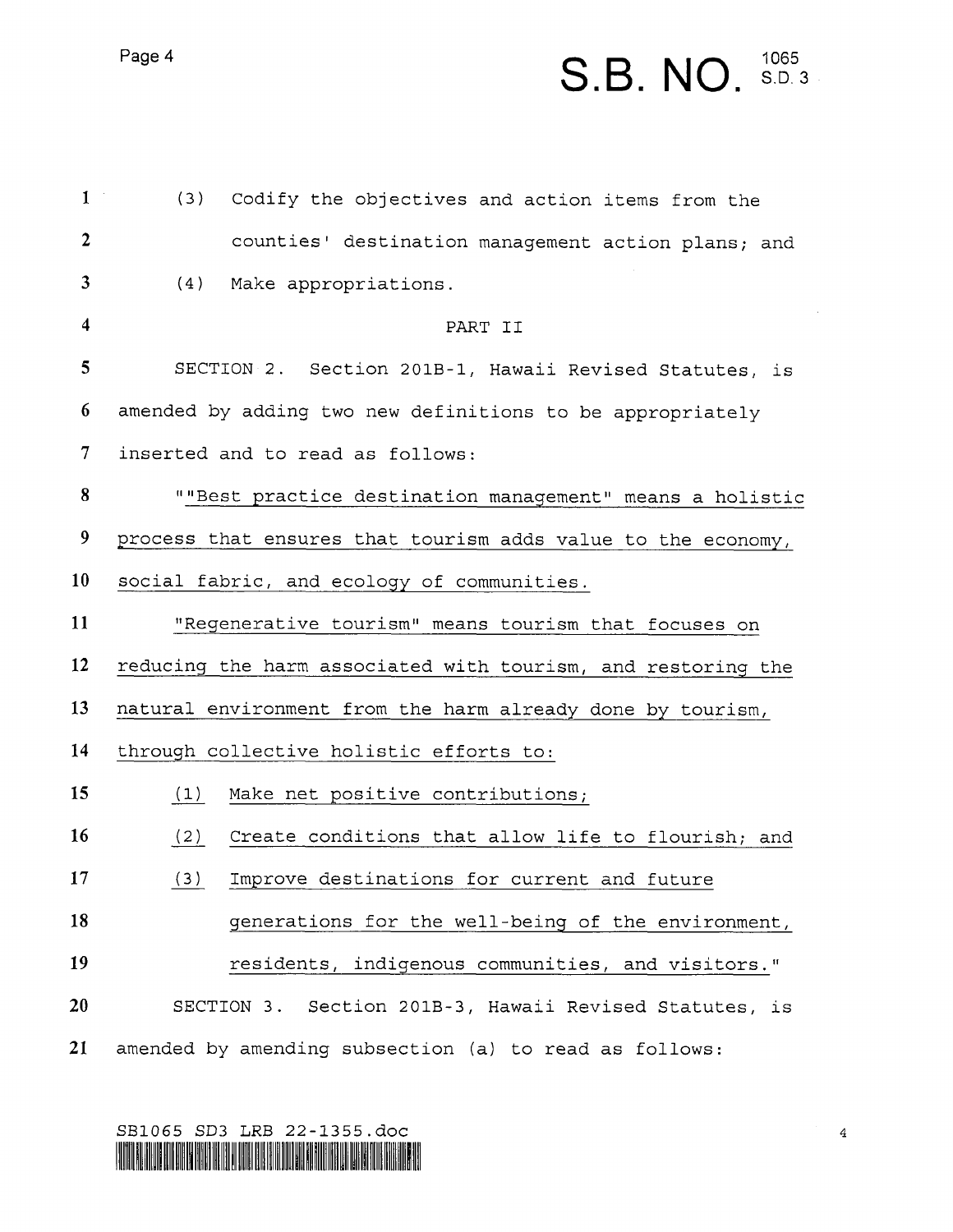#### S.B. NO.  $S.D.3$

"(a) Except as otherwise limited by this chapter, the  $\mathbf{1}$  $\overline{2}$ authority may:

Sue and be sued;  $\mathbf{3}$  $(1)$ 

 $\overline{\mathbf{4}}$  $(2)$ Have a seal and alter the same at its pleasure;  $5\overline{)}$  $(3)$ Through its president and chief executive officer, make and execute contracts and all other instruments 6  $7\phantom{.}$ necessary or convenient for the exercise of its powers and functions under this chapter; provided that the 8 9 authority may enter into contracts and agreements for <sup>a</sup>period of up to five years, subject to the 10 11 availability of funds; [and] provided further that the 12 authority may enter into agreements for the use of the convention center facility for a period of up to ten 13 14 years;

- Make and alter bylaws for its organization and 15  $(4)$ l6 internal management;
- Unless otherwise provided in this chapter, adopt rules 17  $(5)$ 18 in accordance with chapter 91 with respect to its projects, operations, properties, and facilities; 19



 $\mathsf S$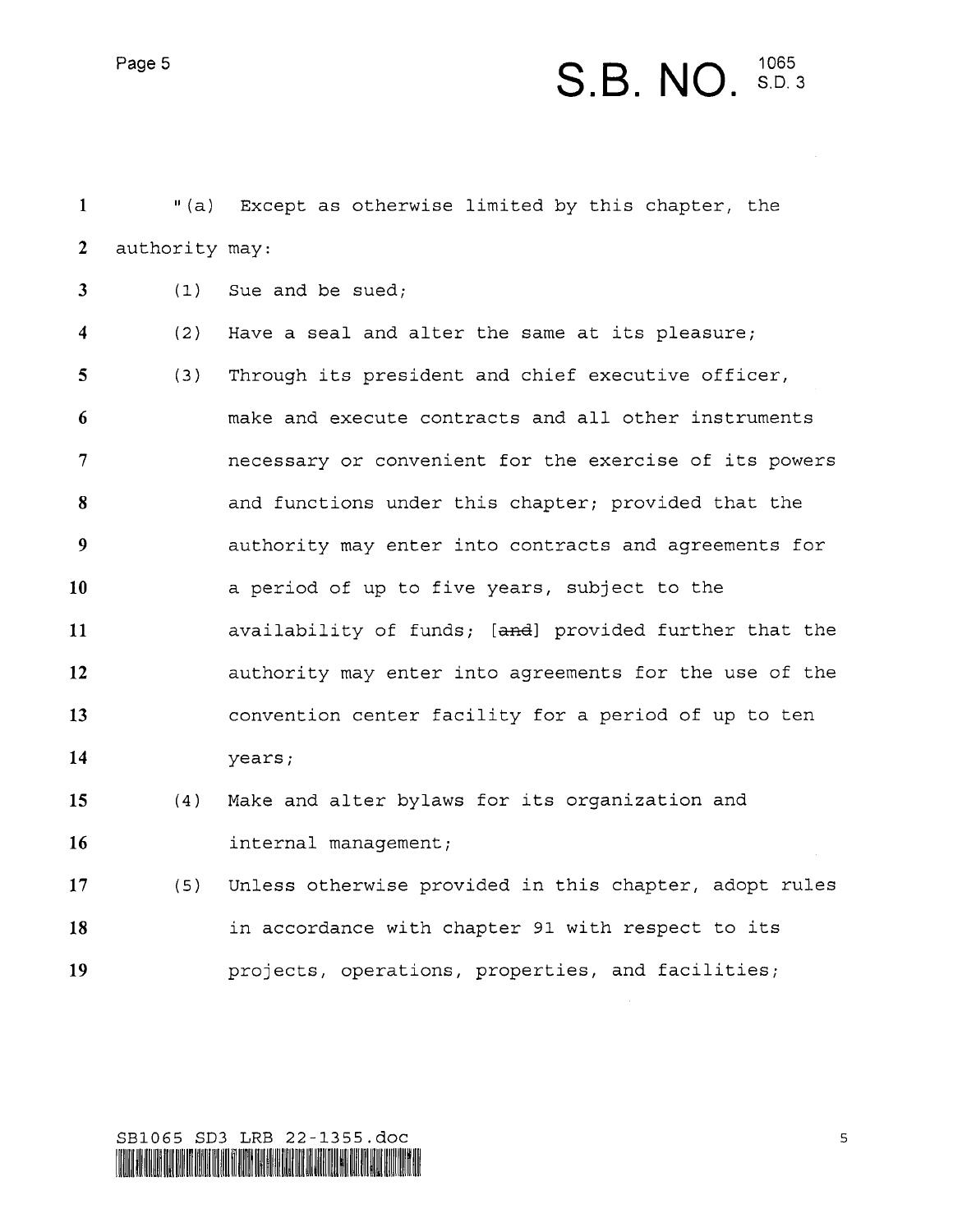Page 6

## $S.B. NO.$   $$5.35$

| $\mathbf{1}$            | (6)  | Through its president and chief executive officer,    |
|-------------------------|------|-------------------------------------------------------|
| $\overline{2}$          |      | represent the authority in communications with the    |
| $\mathbf{3}$            |      | governor and the legislature;                         |
| $\overline{\mathbf{4}}$ | (7)  | Through its president and chief executive officer,    |
| 5                       |      | provide for the appointment of officers, agents, a    |
| 6                       |      | sports coordinator, and employees, subject to the     |
| $\overline{7}$          |      | approval of the board, prescribing their duties and   |
| 8                       |      | qualifications, and fixing their salaries, without    |
| 9                       |      | regard to chapters 76 and 78, if funds have been      |
| 10                      |      | appropriated by the legislature and allotted as       |
| 11                      |      | provided by law;                                      |
| 12                      | (8)  | Through its president and chief executive officer,    |
| 13                      |      | purchase supplies, equipment, or furniture;           |
| 14                      | (9)  | Through its president and chief executive officer,    |
| 15                      |      | allocate the space or spaces that are to be occupied  |
| 16                      |      | by the authority and appropriate staff;               |
| 17                      | (10) | Through its president and chief executive officer,    |
| 18                      |      | engage the services of qualified persons to implement |
| 19                      |      | the State's tourism [marketing] management plan or    |
| 20                      |      | portions thereof as determined by the authority;      |

SBlOGS SD3 LRB 22—1355.dOC

LILLIGID IIHI IEDI IHILLIGIB JIN BIRIHIR IUR ITALI INE DENDI BAHRIHI IBI DILID KALE MELALU DERE NIJE JAHLIHI IBBIH IBBIH CHE KULO

 $\epsilon$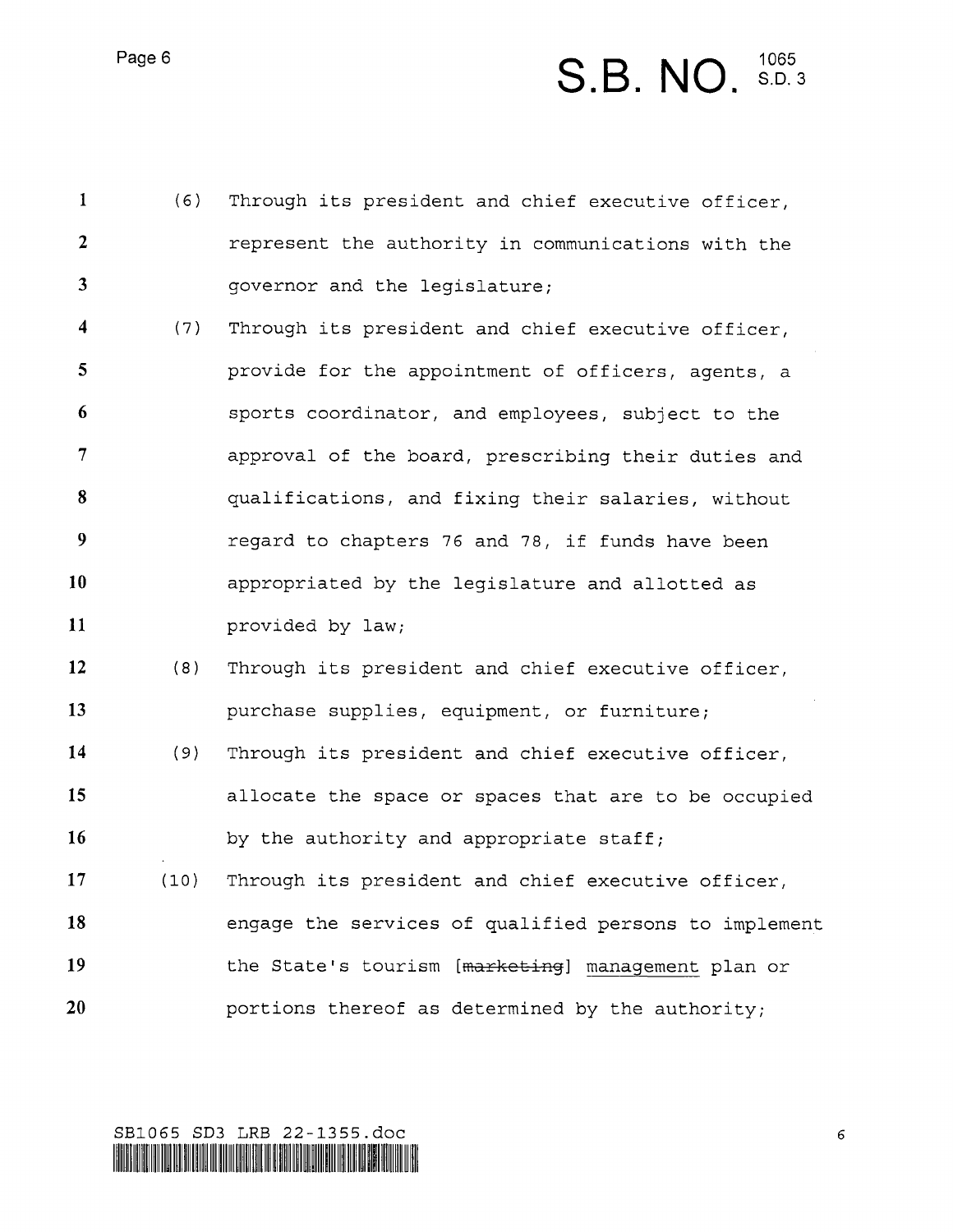Page 7

### S.B. NO.  $S<sub>D</sub>3$

| $\mathbf{1}$            | (11) | Through its president and chief executive officer,           |
|-------------------------|------|--------------------------------------------------------------|
| $\overline{2}$          |      | engage the services of consultants on a contractual          |
| $\mathbf{3}$            |      | basis for rendering professional and technical               |
| $\overline{\mathbf{4}}$ |      | assistance and advice;                                       |
| 5 <sup>5</sup>          |      | (12) Procure insurance against any loss in connection with   |
| 6                       |      | its property and other assets and operations in              |
| 7                       |      | amounts and from insurers as it deems desirable;             |
| 8                       |      | (13) Contract for or accept revenues, compensation,          |
| 9                       |      | proceeds, and gifts or grants in any form from any           |
| 10                      |      | public agency or any other source;                           |
| 11                      | (14) | Develop, coordinate, and implement state policies and        |
| 12                      |      | directions for tourism and related activities taking         |
| 13                      |      | into account the economic, social, and physical              |
| 14                      |      | impacts of tourism on the State, Hawaii's natural            |
| 15                      |      | environment, $[and]$ areas frequented by visitors $[\neg]$ , |
| 16                      |      | best practice destination management, and regenerative       |
| 17                      |      | tourism;                                                     |
| 18                      | (15) | Have a permanent $[-]$ and strong focus on Hawaii brand      |
| 19                      |      | management;                                                  |

 $\overline{7}$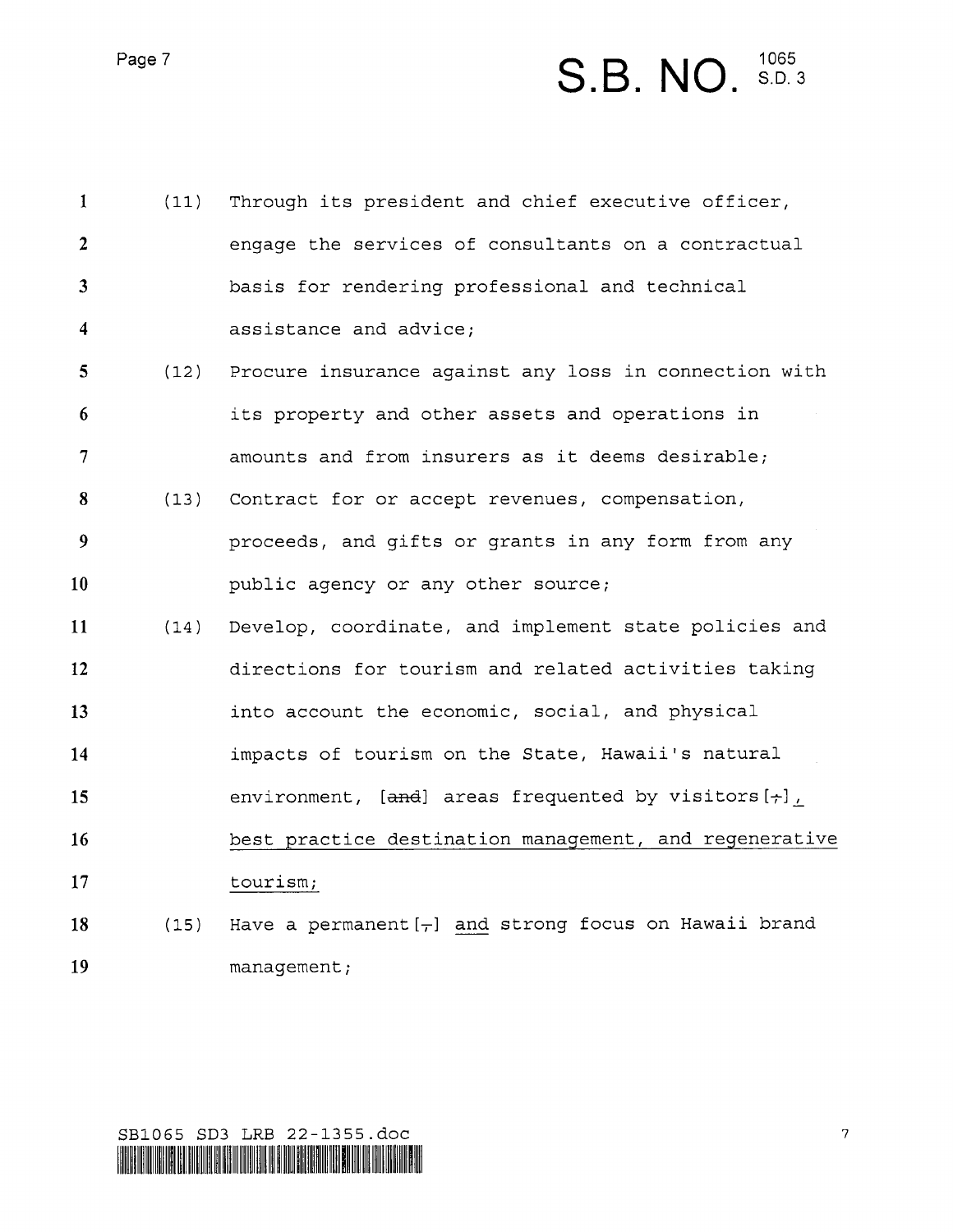S.B. NO.  $S<sub>D<sub>3</sub></sub>$ 

| $\mathbf{1}$            | (16) | Coordinate all agencies and advise the private sector  |
|-------------------------|------|--------------------------------------------------------|
| $\boldsymbol{2}$        |      | in the development of tourism-related activities and   |
| $\overline{\mathbf{3}}$ |      | resources;                                             |
| $\overline{\mathbf{4}}$ | (17) | Work to eliminate or reduce barriers to travel to      |
| 5                       |      | provide a positive and competitive business            |
| 6                       |      | environment, including coordinating with the           |
| $\overline{7}$          |      | department of transportation on issues affecting       |
| 8                       |      | airlines and air route development;                    |
| 9                       | (18) | Market and promote sports-related activities and       |
| 10                      |      | events;                                                |
| 11                      | (19) | Coordinate the development of new products with the    |
| 12                      |      | counties and other persons in the public sector and    |
| 13                      |      | private sector, including the development of sports,   |
| 14                      |      | culture, health and wellness, education, technology,   |
| 15                      |      | agriculture, and nature tourism;                       |
| 16                      | (20) | Establish a public information and educational program |
| 17                      |      | to inform the public of tourism and tourism-related    |
| 18                      |      | problems;                                              |
| 19                      | (21) | Encourage the development of tourism educational,      |
| 20                      |      | training, and career counseling programs;              |
|                         |      |                                                        |

SBlO65 SD3 LRB 22-1355.doc

LISEUSU HII HEI UNE LEST DIELEN THALLI HEI LITE HILLOSIN TEN UUT IF REIGI DITE HEI HELG HEEL HOT DIELEN DITHE ITOOP HEI HITE M

Page 8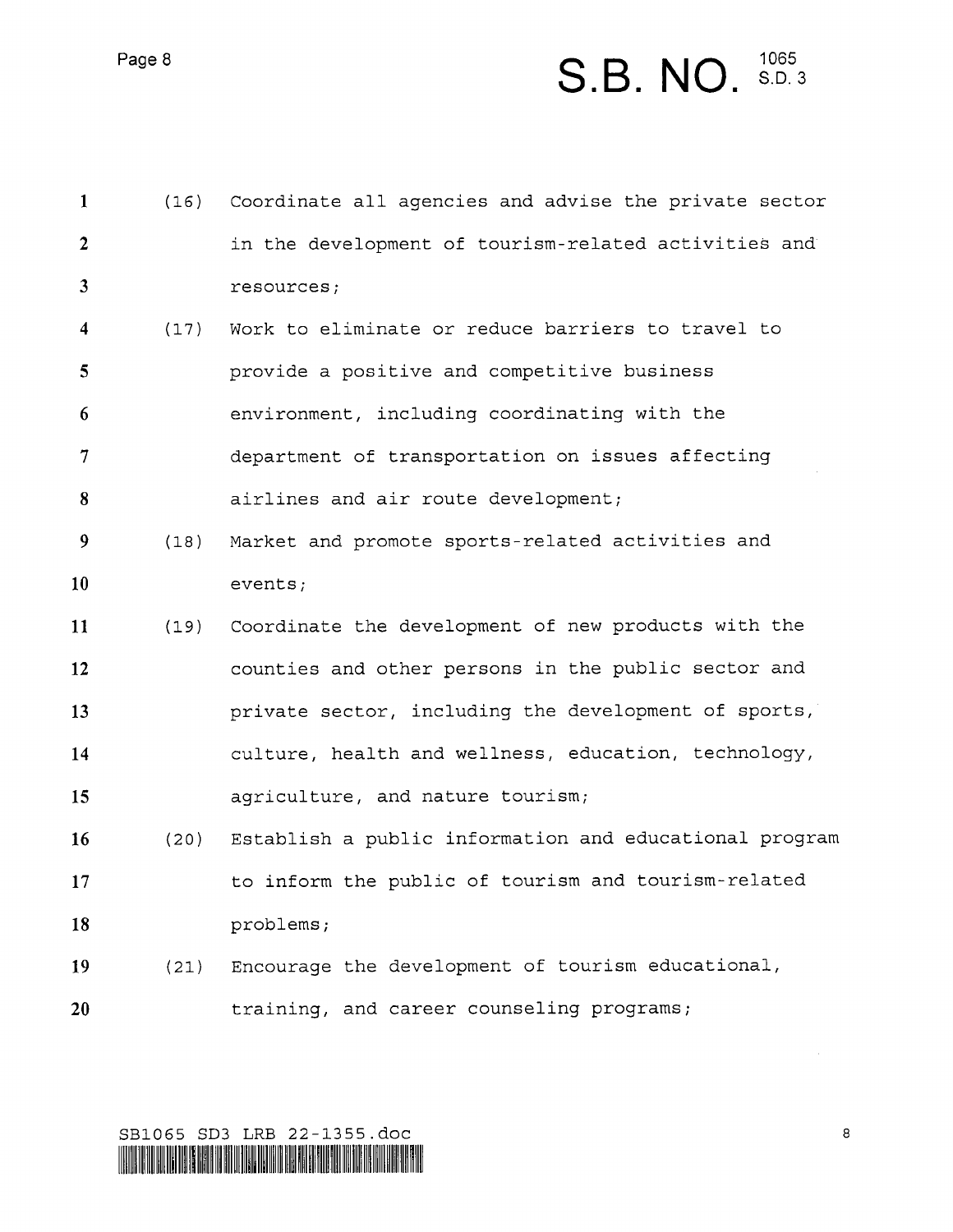S.B. NO. 1065<br>S.D. 3

 $\mathbf{1}$ Establish a program to monitor, investigate, and  $(22)$  $\overline{2}$ respond to complaints about problems resulting  $3<sup>1</sup>$ directly or indirectly from the tourism industry and  $\overline{\mathbf{4}}$ taking appropriate action as necessary; 5  $(23)$ Develop and implement emergency measures to respond to 6 any adverse effects on the tourism industry, pursuant  $\overline{7}$ to section 201B—9; 8  $(24)$ Set and collect rents, fees, charges, or other 9 payments for the lease, use, occupancy, or disposition 10 of the convention center facility without regard to 11 chapter 91; 12  $(25)$ Notwithstanding chapter 171, acquire, lease as lessee or lessor, own, rent, hold, and dispose of the 13 14 convention center facility in the exercise of its 15 powers and the performance of its duties under this 16 chapter; and l7  $(26)$ Acquire by purchase, lease, or otherwise, and develop, 18 construct, operate, own, manage, repair, reconstruct, 19 enlarge, or otherwise effectuate, either directly or 20 through developers, a convention center facility."

SBlO6S SD3 LRB 22-1355.doc WWIIIIHIIH\IIII\HIMHHHHWINI\lllfiflNIH!"IIHIHIHHHIHIW!WIIIIRIIHWNI!lHlHlfillllHHlHWlll

Page 9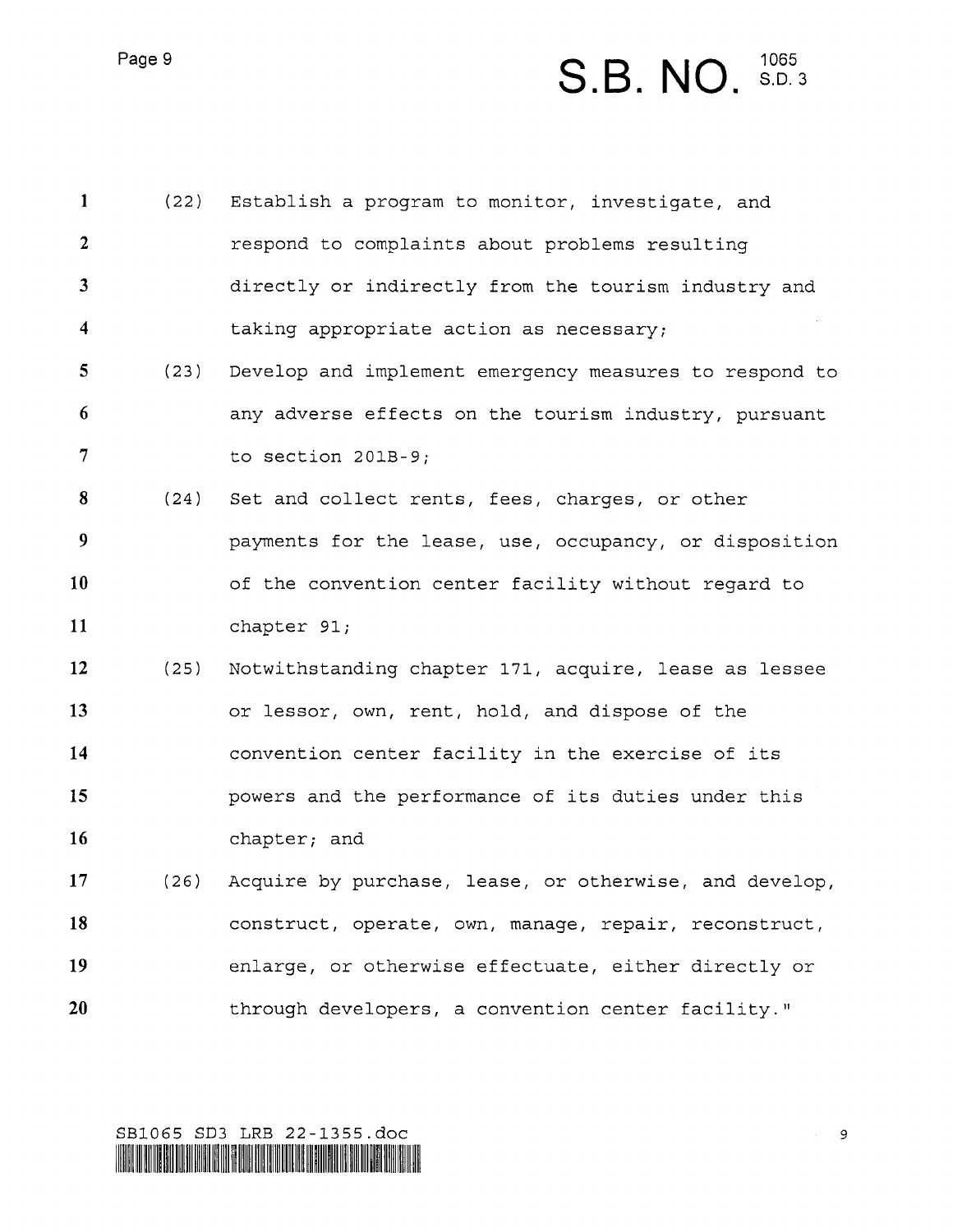$\bar{z}$ 

### Page 10  $S.B. NO.$   $^{1065}_{8. D.}$  $1065$ <br> $S.D. 3$

| $\mathbf{1}$            |     | SECTION 4. Section 201B-6, Hawaii Revised Statutes, is          |
|-------------------------|-----|-----------------------------------------------------------------|
| $\overline{2}$          |     | amended to read as follows:                                     |
| $\overline{\mathbf{3}}$ |     | "\$201B-6 Tourism [marketing] management plan; measures of      |
| $\overline{\mathbf{4}}$ |     | effectiveness. (a)<br>The authority shall be responsible for    |
| 5                       |     | developing a tourism [marketing] management plan[-] that        |
| 6                       |     | includes tourism marketing, best practice destination           |
| $\overline{7}$          |     | management, and regenerative tourism. The plan shall be a       |
| 8                       |     | single, comprehensive document that shall be updated every year |
| 9                       |     | and include the following:                                      |
| 10                      | (1) | Statewide Hawaii brand management efforts and                   |
| 11                      |     | programs;                                                       |
| 12                      | (2) | Targeted markets;                                               |
| 13                      | (3) | Efforts to enter into Hawaii brand management projects          |
| 14                      |     | that make effective use of cooperative programs;                |
| 15                      | (4) | Program performance goals and targets that can be               |
| 16                      |     | monitored as market gauges and used as attributes to            |
| 17                      |     | evaluate the authority's programs; and                          |
| 18                      | (5) | The authority's guidance and direction for the                  |
| 19                      |     | development and coordination of promotional and                 |
| 20                      |     | marketing programs that build and promote the Hawaii            |
| 21                      |     | brand, which are implemented through county contracts           |

SB1065 SD3 LRB 22-1355.doc 10

\\ISHIDIB HILI HEW BOH'DHINI OHAL DIB TATHUY WILIO BA HILININI DON HALI HALINI HALI DARAH HALINI HIYI DHA WALIN HALINI HALINI HALINI HALINI HALINI HALINI HALINI HALINI HALINI HALINI HALINI HALINI HALINI HALINI HALINI HALIN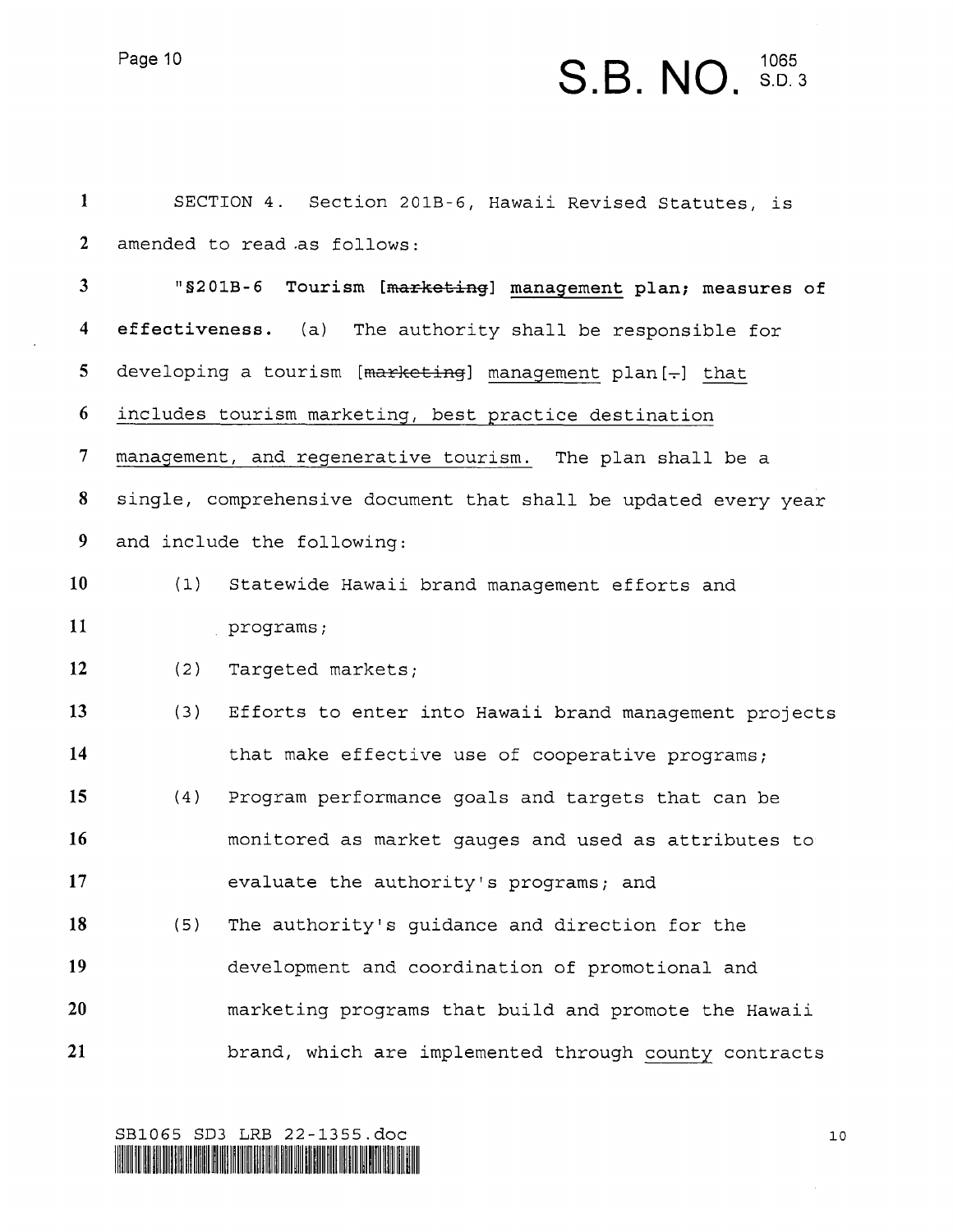### S.B. NO.

 $\mathbf{1}$ and agreements with destination marketing  $\overline{2}$ organizations or other qualified organizations,  $\mathbf{3}$ including:  $\overline{\mathbf{4}}$ (A) Target markets and the results being sought; 5 (B) Key performance indicators; and 6 (C) Private sector collaborative or cooperative  $\overline{7}$ efforts that may be required. 8 As used in this  $[section<sub>r</sub>]$  subsection, "Hawaii brand" means 9 the programs that collectively differentiate the Hawaii 10 experience from other destinations. 11 (b) In accordance with subsection (a), the authority shall 12 develop measures of effectiveness to assess the overall benefits 13 and effectiveness of the [marketing] tourism management plan and 14 include documentation of the progress of the [marketing] tourism 15 management plan [towards] toward achieving the authority's 16 strategic plan goals." 17 SECTION 5. Section 201B-7, Hawaii Revised Statutes, is 18 amended by amending subsections (a) and (b) to read as follows: 19 "(a) The authority may enter into contracts and agreements 20 that include the following:

#### SB1065 SD3 LRB 22-1355.doc 11 HIIHHIHIHIIVHMIIMIHNMIHIIIWI\lllWHIMllHlWIllHIEIilllillfllllmlflmlllfllllfllWHHIIIII|||IM||1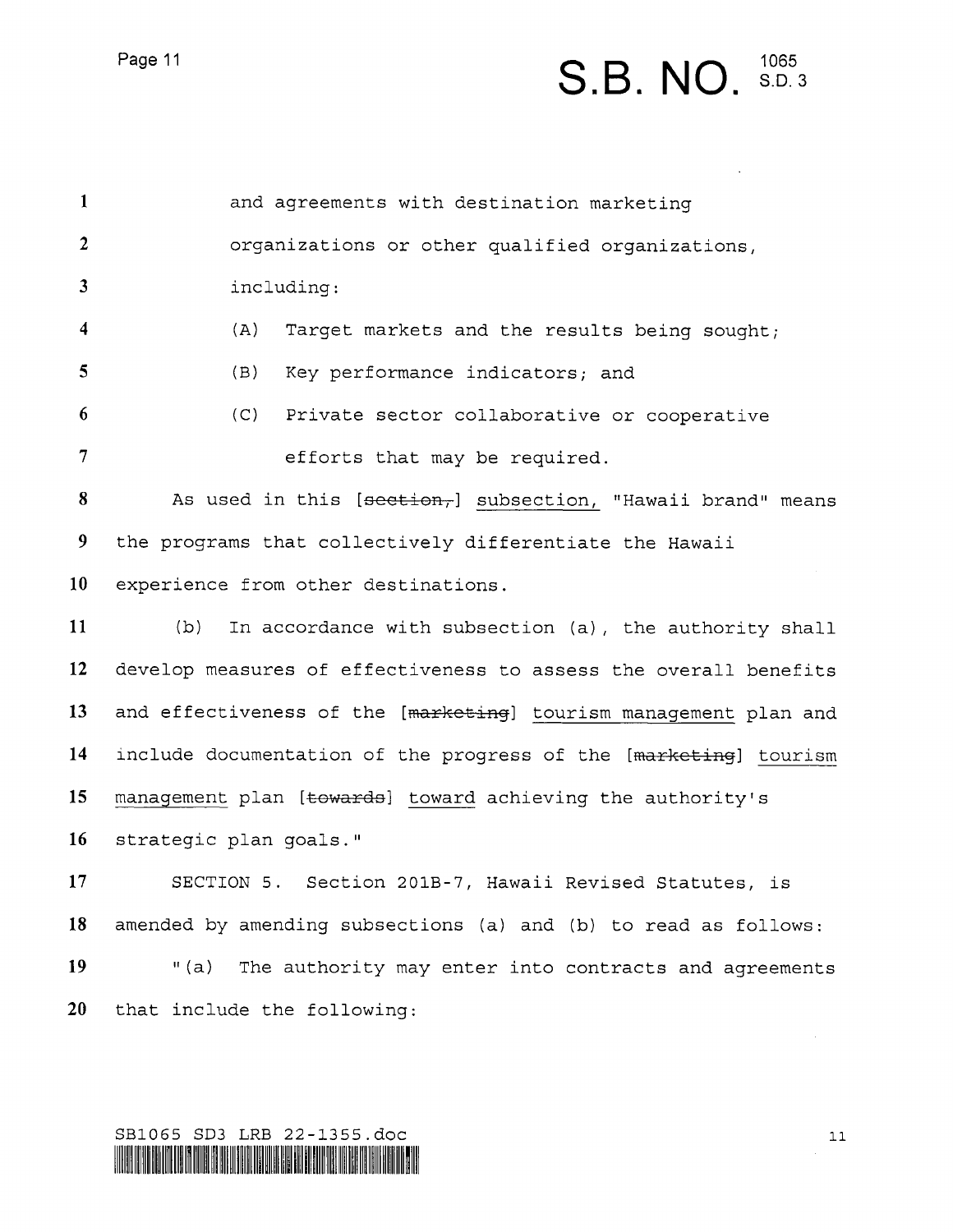### S.B. NO.  $1065$ <br>S.D. 3

| $\mathbf{1}$            | (1) | Tourism promotion, [marketing, and] development $[\cdot, ]$ , |
|-------------------------|-----|---------------------------------------------------------------|
| $\overline{2}$          |     | and management;                                               |
| $\mathbf{3}$            | (2) | Market development-related research;                          |
| $\overline{\mathbf{4}}$ | (3) | Product development and diversification issues focused        |
| 5                       |     | on visitors;                                                  |
| 6                       | (4) | Promotion, development, and coordination of sports-           |
| $\overline{7}$          |     | related activities and events;                                |
| 8                       | (5) | Promotion of Hawaii, through a coordinated statewide          |
| 9                       |     | effort, as a place to do business, including high             |
| 10                      |     | technology business, and as a business destination;           |
| 11                      | (6) | Reduction of barriers to travel;                              |
| 12                      | (7) | Marketing, management, use, operation, or maintenance         |
| 13                      |     | of the convention center facility, including the              |
| 14                      |     | purchase or sale of goods or services, logo items,            |
| 15                      |     | concessions, sponsorships, and license agreements, or         |
| 16                      |     | any use of the convention center facility as a                |
| 17                      |     | commercial enterprise; provided that effective                |
| 18                      |     | January 1, 2020, and thereafter, contracts issued             |
| 19                      |     | pursuant to this paragraph for the marketing of all           |
| 20                      |     | uses of the convention center facility may be issued          |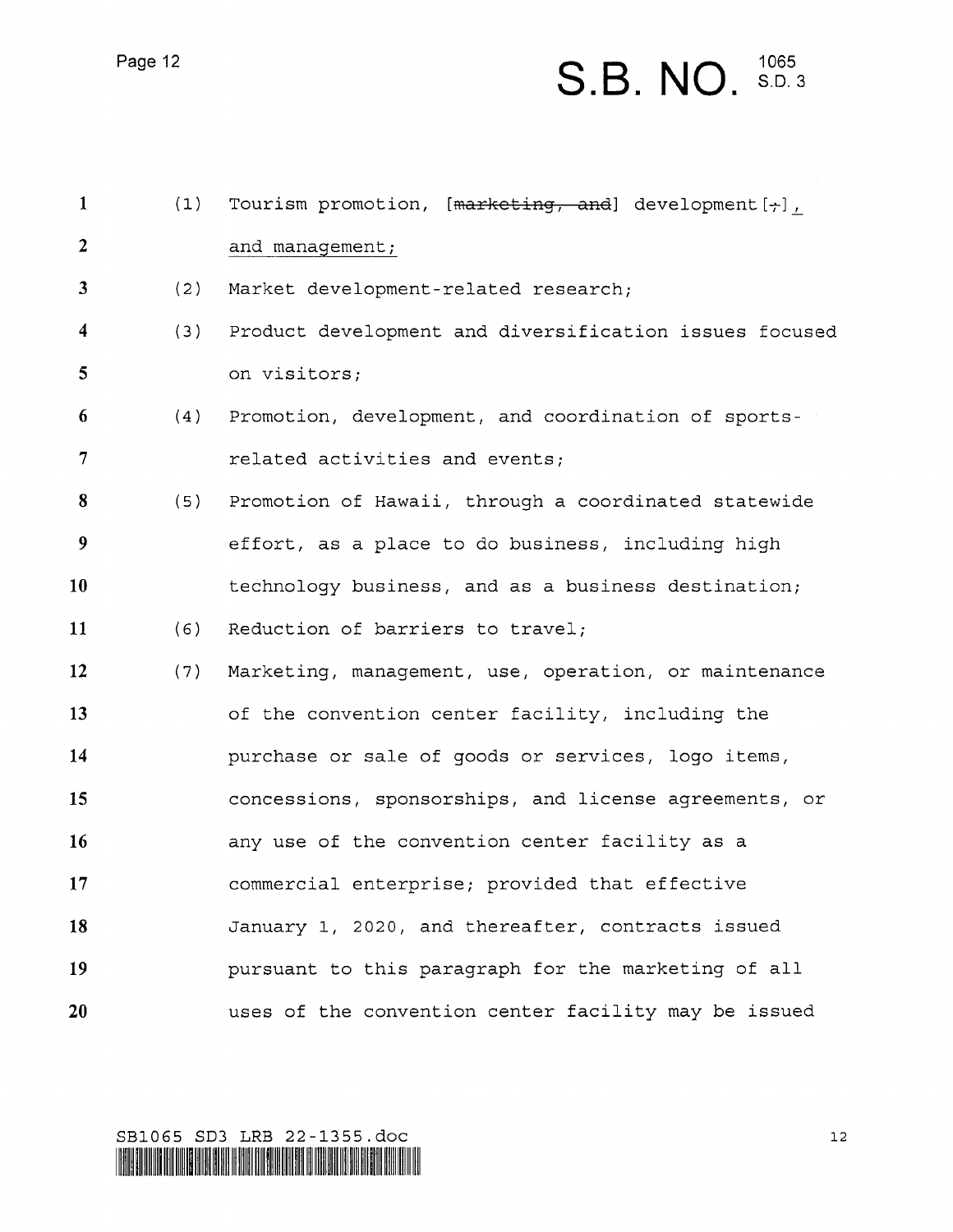# Page 13  $S.B. NO.$   ${}^{1065}_{8. D. 3}$

| $\mathbf{1}$   |     |      | separately from the management, use, operation, or |
|----------------|-----|------|----------------------------------------------------|
| $\overline{2}$ |     |      | maintenance of the facility;                       |
| 3              | (8) |      | Tourism research and statistics to:                |
| 4              |     | (A)  | Measure and analyze tourism trends;                |
| 5              |     | (B)  | Provide information and research to assist in the  |
| 6              |     |      | development and implementation of state tourism    |
| $\overline{7}$ |     |      | policy; and                                        |
| 8              |     | (C)  | Provide tourism information on:                    |
| 9              |     |      | (i) Visitor arrivals, visitor characteristics,     |
| 10             |     |      | and expenditures;                                  |
| 11             |     | (i)  | The number of transient accommodation units        |
| 12             |     |      | available, occupancy rates, and room rates;        |
| 13             |     |      | (iii) Airline-related data including seat capacity |
| 14             |     |      | and number of flights;                             |
| 15             |     | (iv) | The economic, social, and physical impacts         |
| 16             |     |      | of tourism on the State; and                       |
| 17             |     | (v)  | The effects of the [marketing programs]            |
| 18             |     |      | tourism management plan of the authority on        |
| 19             |     |      | the measures of effectiveness developed            |
| 20             |     |      | pursuant to section 201B-6(b); and                 |

SB1065 SD3 LRB 22-1355.doc 13

lillain withi un behe enk an dibbel me hij be dibbin tirl dit in thol din gil meer mit ein fon ten membereken h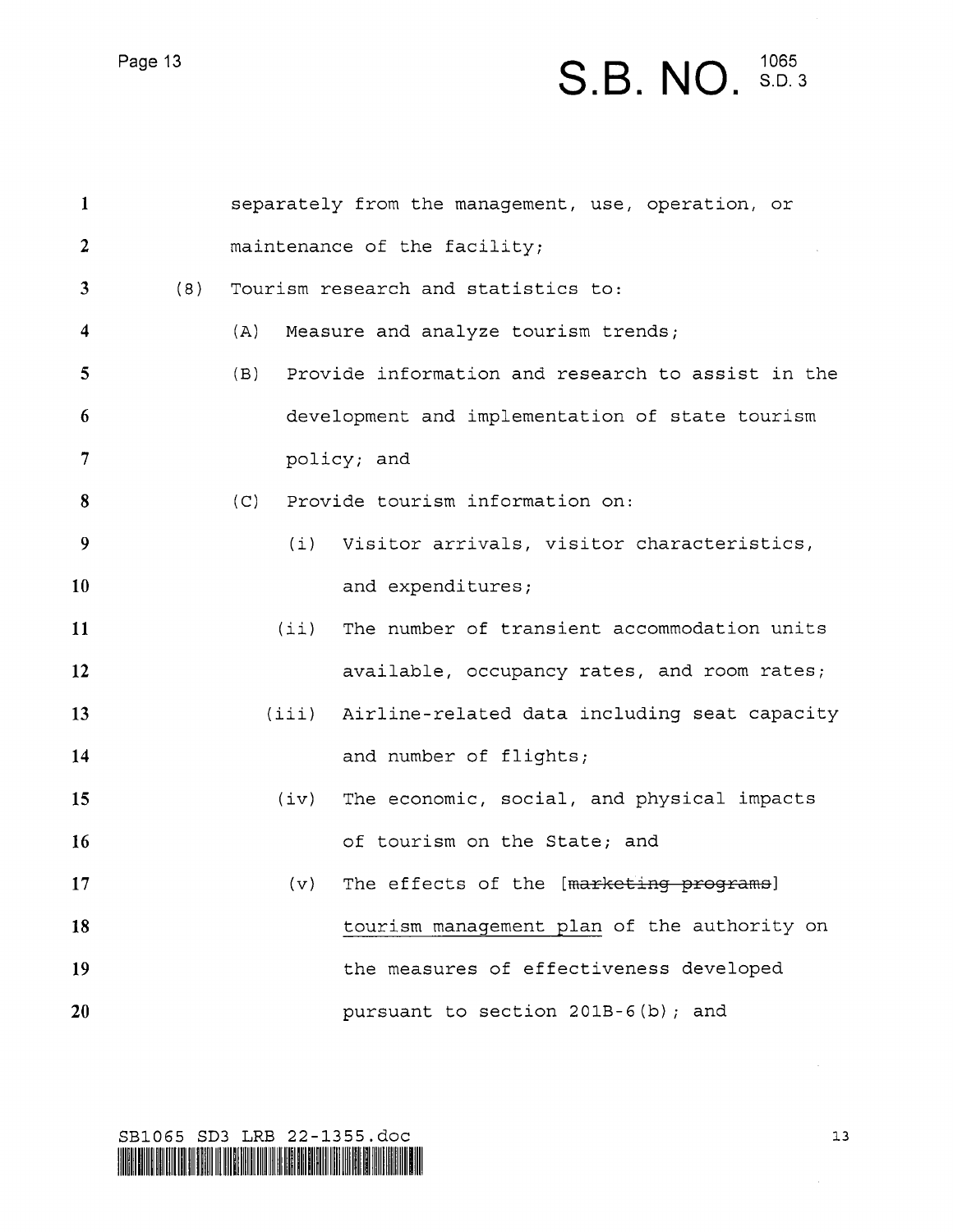### Page 14 **S.B. NO.**  ${}^{1065}_{8. D.}$ 1065<br>S.D. 3

| $\mathbf{1}$            | (9) | Any and all other activities necessary to carry out              |
|-------------------------|-----|------------------------------------------------------------------|
| $\overline{2}$          |     | the intent of this chapter;                                      |
| $\mathbf{3}$            |     | provided that the authority shall periodically submit a report   |
| $\overline{\mathbf{4}}$ |     | of the contracts and agreements entered into by the authority to |
| 5 <sub>1</sub>          |     | the governor, the speaker of the house of representatives, and   |
| 6                       |     | the president of the senate.                                     |
| $\overline{7}$          | (b) | The authority shall be responsible for:                          |
| 8                       | (1) | Creating a vision and developing a long-range                    |
| 9                       |     | strategic plan for tourism in Hawaii;                            |
| 10                      | (2) | Promoting $[-$ marketing, and developing the tourism             |
| 11                      |     | industry in the State; provided that the authority's             |
| 12                      |     | efforts include best practice destination management             |
| 13                      |     | and regenerative tourism;                                        |
| 14                      | (3) | Arranging for the conduct of research through                    |
| 15                      |     | contractual services with the University of Hawaii or            |
| 16                      |     | any agency or other qualified persons concerning                 |
| 17                      |     | social, economic, and environmental aspects of tourism           |
| 18                      |     | development in the State;                                        |
| 19                      | (4) | Providing technical or other assistance to agencies              |
| 20                      |     | and private industry upon request;                               |

 $\mathcal{L}^{\text{max}}_{\text{max}}$  and  $\mathcal{L}^{\text{max}}_{\text{max}}$ 

SB1065 SD3 LRB 22-1355.doc 14 HIIHHIW"I!fll'lllHllHHllfll'l'll'lWHIIWNHIHIWIWilHllfilfilllflllHllWlllWWIHIHINIHIIIHIIIINIH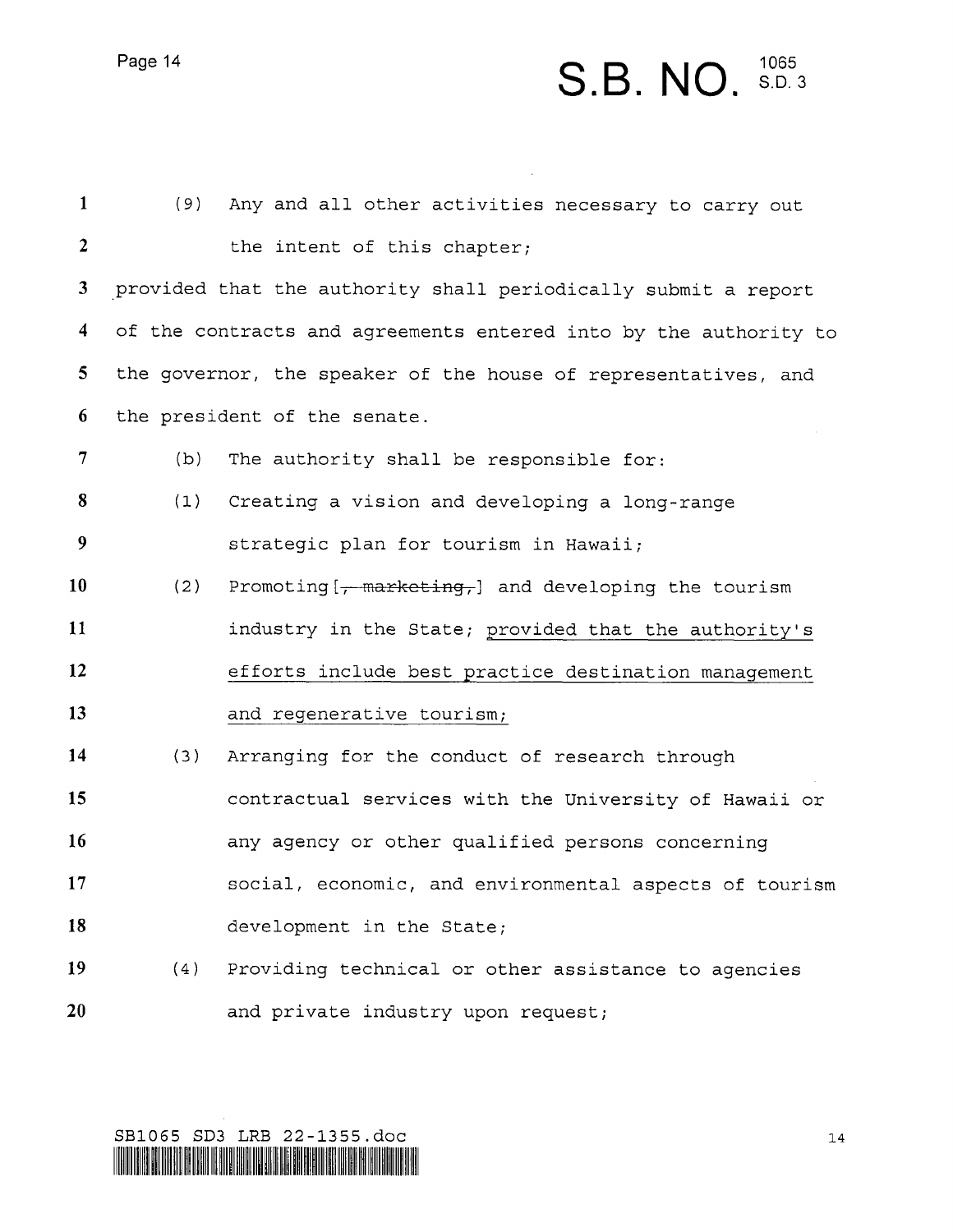### Page 15  $S.B. NO.$   ${}^{1065}_{3. D.}$ 1065<br>S.D. 3

| $\mathbf{1}$            | (5) | Perpetuating the uniqueness of the native Hawaiian       |  |
|-------------------------|-----|----------------------------------------------------------|--|
| $\overline{2}$          |     | culture and community, and their importance to the       |  |
| $\mathbf{3}$            |     | quality of the visitor experience, by ensuring that:     |  |
| $\overline{\mathbf{4}}$ |     | (A)<br>The Hawaiian culture is accurately portrayed by   |  |
| 5                       |     | Hawaii's visitor industry;                               |  |
| 6                       |     | (B)<br>Hawaiian language is supported and normalized as  |  |
| 7                       |     | both an official language of the State as well as        |  |
| 8                       |     | the foundation of the host culture that draws            |  |
| 9                       |     | visitors to Hawaii;                                      |  |
| 10                      |     | (C)<br>Hawaiian cultural practitioners and cultural      |  |
| 11                      |     | sites that give value to Hawaii's heritage are           |  |
| 12                      |     | supported, nurtured, and engaged in sustaining           |  |
| 13                      |     | the visitor industry; and                                |  |
| 14                      |     | (D)<br>A native Hawaiian cultural education and training |  |
| 15                      |     | program is provided for the visitor industry             |  |
| 16                      |     | workforce having direct contact with visitors;           |  |
| 17                      |     | and                                                      |  |
| 18                      | (6) | Reviewing annually the expenditure of public funds by    |  |
| 19                      |     | any visitor industry organization that contracts with    |  |
| 20                      |     | the authority to perform tourism promotion,              |  |
| 21                      |     | [marketing, and] development, and management and         |  |

SB1065 SD3 LRB 22-1355.doc 15

LIASHOO HALILLI HUU TUJI TUJI OO LOOMU OO LITTI YA JIDHIII OOKO OLO GARAA MTO OR OSEA HITI SOLI ANE ODOLO OOMO NEEDHA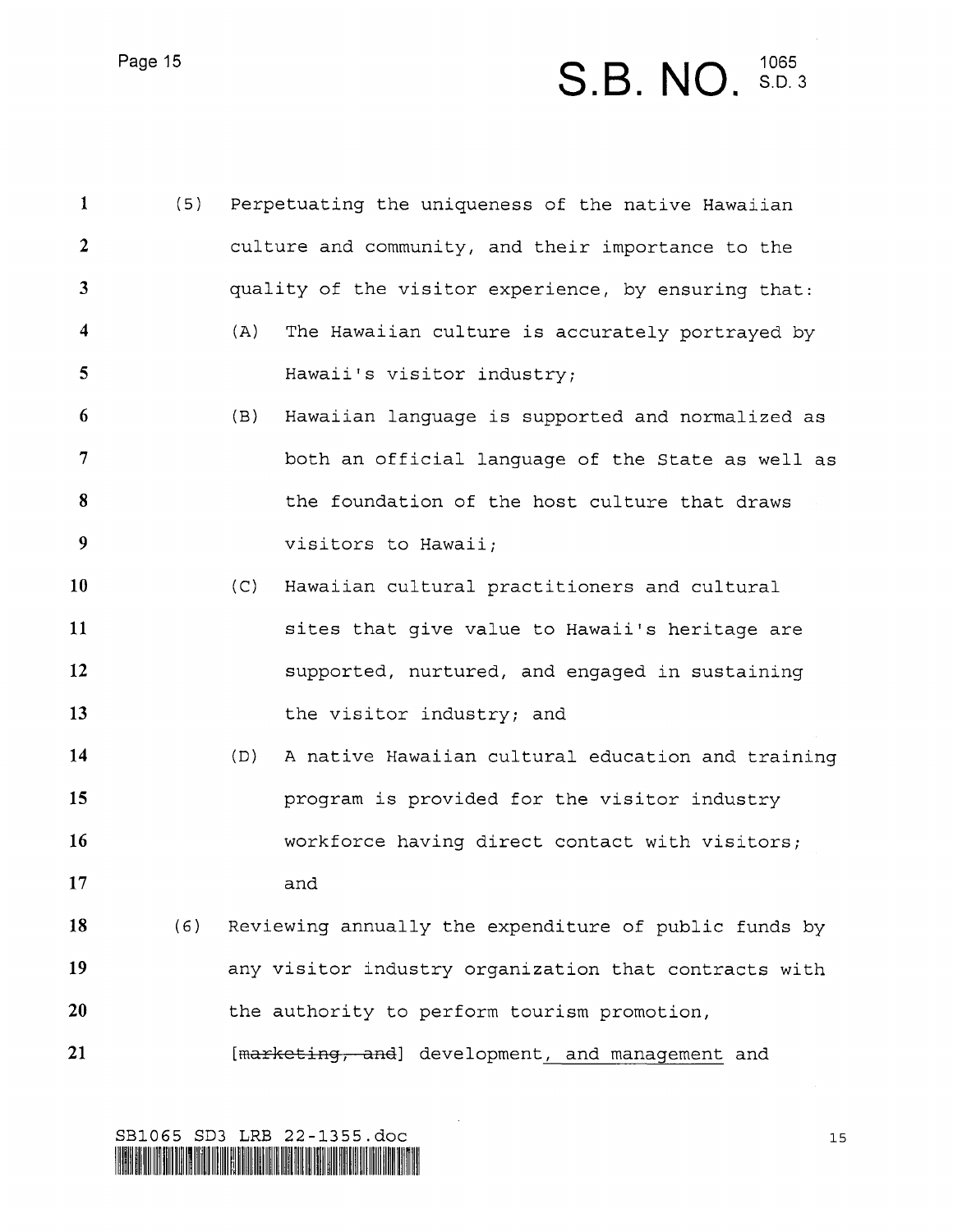Page 16

# S.B. NO.  ${}^{1065}_{5.5}$

| $\mathbf{1}$            |       | making recommendations necessary to ensure the                   |
|-------------------------|-------|------------------------------------------------------------------|
| $\boldsymbol{2}$        |       | effective use of the funds for the development and               |
| $\overline{\mathbf{3}}$ |       | management of tourism."                                          |
| $\overline{\mathbf{4}}$ |       | SECTION 6. Section 201B-13, Hawaii Revised Statutes, is          |
| 5 <sup>5</sup>          |       | amended by amending subsection (b) to read as follows:           |
| 6                       | " (b) | The authority may establish an advisory group that               |
| $\tau$                  |       | may meet monthly or as the authority deems necessary [7 which]   |
| 8                       |       | and may include the director of business, economic development,  |
| 9                       |       | and tourism, director of transportation, chairperson of the      |
| 10                      |       | board of land and natural resources, and executive director of   |
| 11                      |       | the state foundation on culture and the arts, to advise the      |
| 12                      |       | authority on matters relating to their respective departments or |
| 13                      |       | agency in the preparation and execution of suggested:            |
| 14                      | (1)   | Measures to respond to tourism emergencies pursuant to           |
| 15                      |       | section $201B-9;$                                                |
| 16                      | (2)   | Programs for the management, improvement, and                    |
| 17                      |       | protection of Hawaii's natural environment and other             |
| 18                      |       | areas frequented by visitors;                                    |
| 19                      | (3)   | Measures to address issues affecting airlines, air               |
| 20                      |       | routes, and barriers to travel to Hawaii; [and]                  |
|                         |       |                                                                  |

SB1065 SD3 LRB 22-1355.doc l6

HIIBIIIII IIHIIHIING TUUL IBDI TIII TIBIIDIO SIIS ITTU GO DIRHU IITIO UTTI TUTTI HIID IIITI TOO DIRHII DIR WARDI TABIBI ITTO III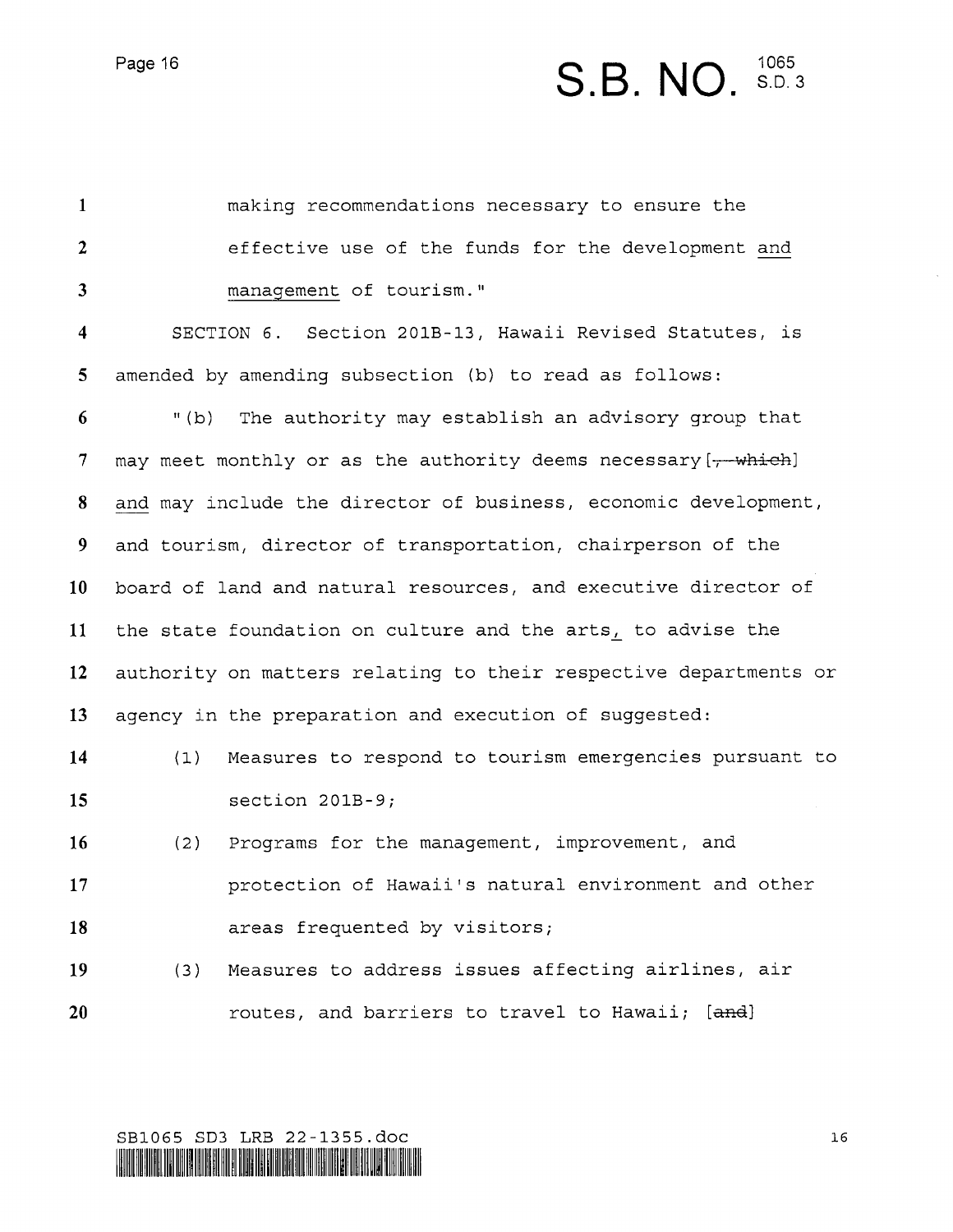# Page 17 **S.B. NO.**  $^{1065}_{8.003}$

| $\mathbf{1}$            | (4)    | Programs to perpetuate the cultures of Hawaii and               |
|-------------------------|--------|-----------------------------------------------------------------|
| $\overline{2}$          |        | engage local communities to sustain and preserve the            |
| $\overline{3}$          |        | native Hawaiian culture $[-]$ ; and                             |
| $\overline{\mathbf{4}}$ | (5)    | Programs that include tourism marketing, best practice          |
| 5                       |        | destination management, and regenerative tourism as             |
| 6                       |        | part of an overall tourism management plan."                    |
| $\overline{7}$          |        | SECTION 7. Section 201B-16, Hawaii Revised Statutes, is         |
| 8                       |        | amended to read as follows:                                     |
| 9                       |        | "\$201B-16 Annual report. The authority shall submit a          |
| 10                      |        | complete and detailed report of its activities, expenditures,   |
| 11                      |        | and results, including the progress of the tourism [marketing]  |
| 12                      |        | management plan, developed pursuant to section 201B-6, toward   |
| 13                      |        | achieving the authority's strategic plan goals, to the governor |
| 14                      |        | and the legislature at least twenty days prior to the convening |
| 15                      |        | of each regular session of the legislature. The annual report   |
| 16                      |        | shall include the descriptions and evaluations of programs      |
| 17 <sub>2</sub>         |        | funded, together with any recommendations the authority may     |
| 18                      | make." |                                                                 |

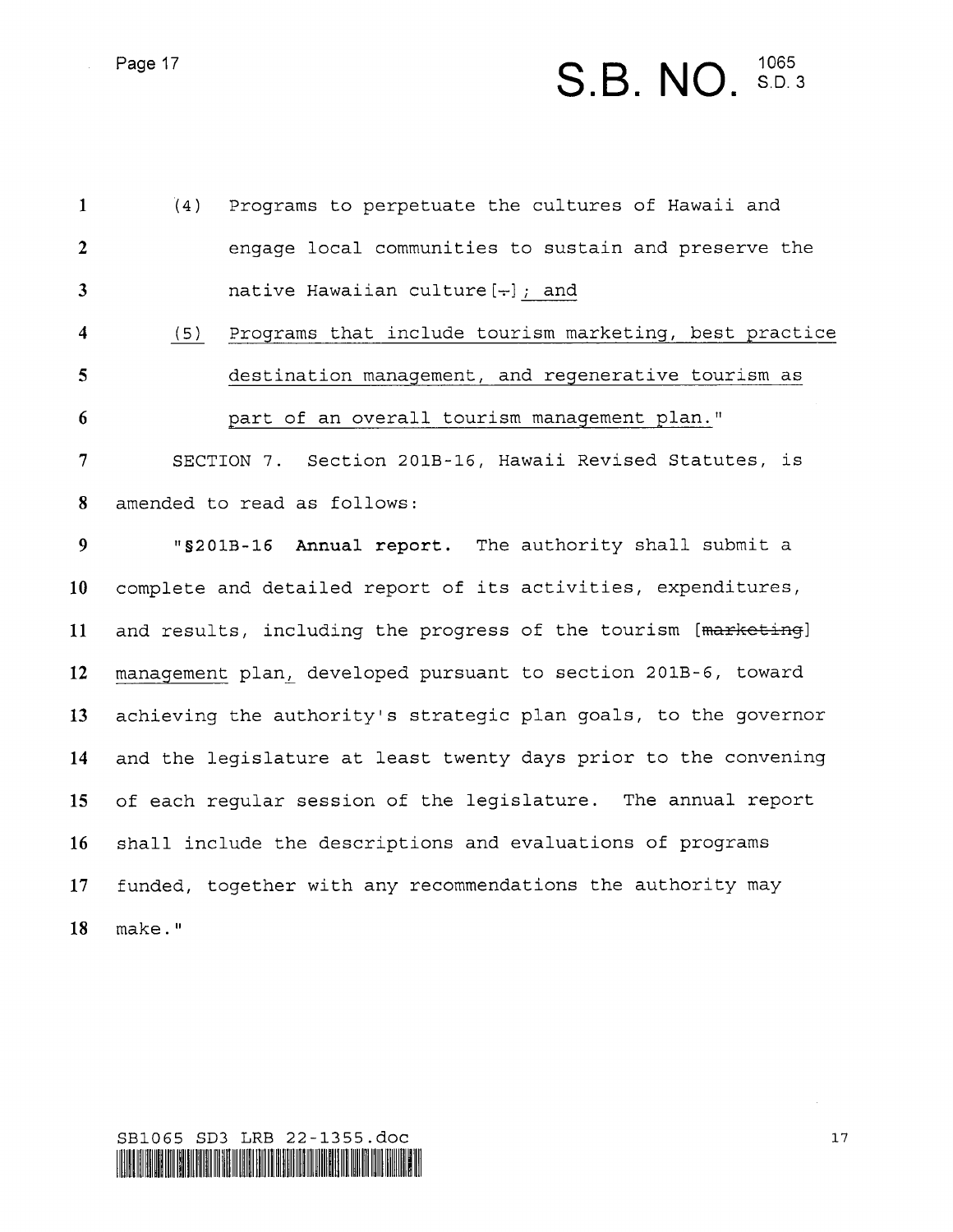### Page 18  $S.B. NO.$   ${}^{1065}_{8.D.3}$ 8.0.3

| $\mathbf{1}$            | PART III                                                         |
|-------------------------|------------------------------------------------------------------|
| $\overline{2}$          | SECTION 8. Chapter 201B, Hawaii Revised Statutes, is             |
| 3                       | amended by adding two new sections to part I to be appropriately |
| $\overline{\mathbf{4}}$ | designated and to read as follows:                               |
| $5\overline{)}$         | "\$201B- Destination management action plan objectives.          |
| 6                       | The authority shall rebuild, redefine, and reset the direction   |
| $\tau$                  | of tourism as provided in its destination management action      |
| 8                       | plans pursuant to this part. In order to achieve this goal, the  |
| 9                       | authority shall meet the following objectives:                   |
| 10                      | (1) Create positive contributions to the quality of life         |
| 11                      | for each county's residents;                                     |
| 12                      | Support the maintenance, enhancement, and protection<br>(2)      |
| 13                      | of each county's natural resources;                              |
| 14                      | Ensure the authentic Hawaiian culture is perpetuated<br>(3)      |
| 15                      | and accurately presented in experiences for residents            |
| 16                      | and visitors, materials, and marketing efforts;                  |
| 17                      | (4) Maintain and improve visitor satisfaction of their           |
| 18                      | experience in each county;                                       |
| 19                      | Strengthen the economic contribution of each county's<br>(5)     |
| 20                      | visitor industry; and                                            |

SB1065 SD3 LRB 22-1355.doc 18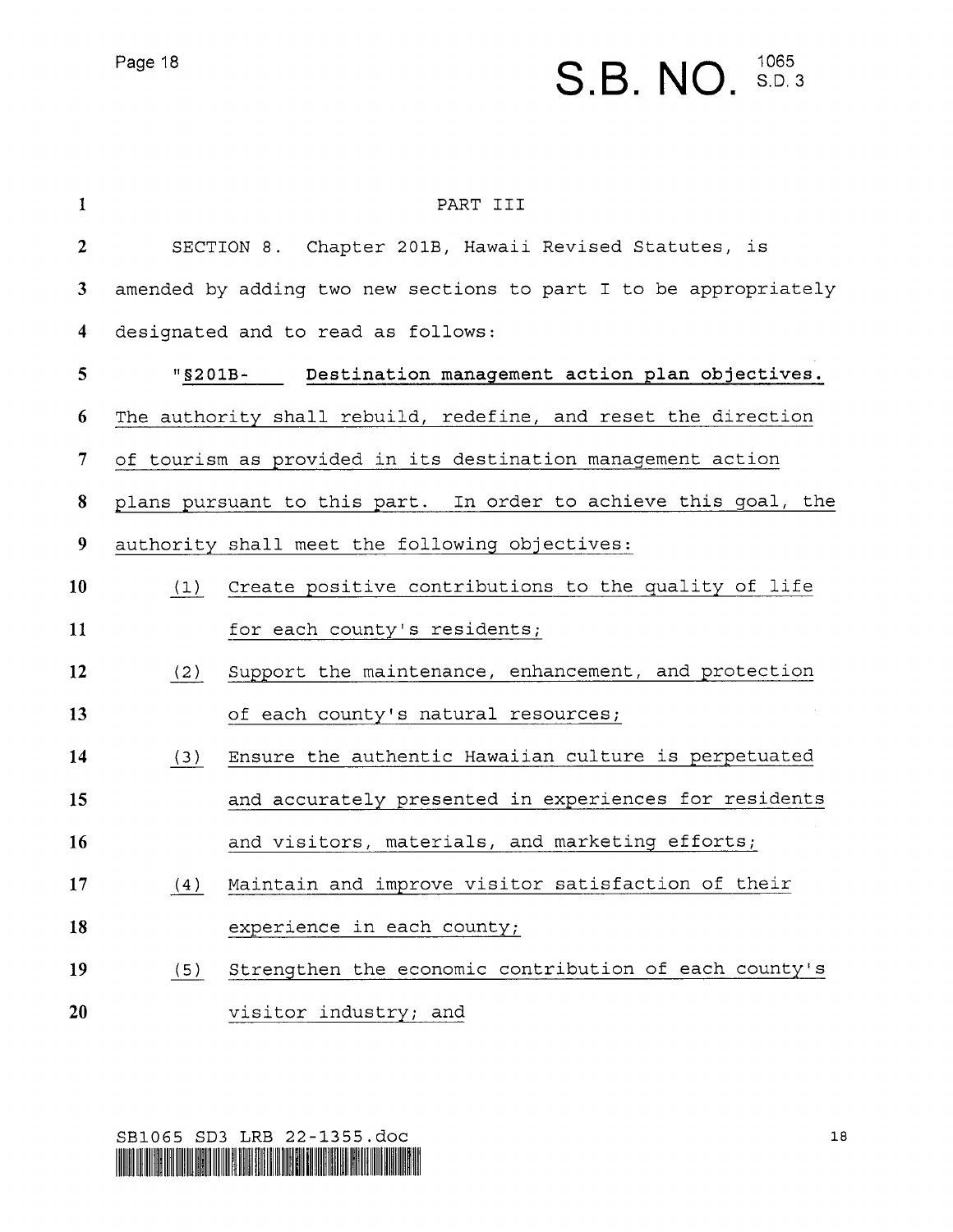## Page 19  $S.B. NO.$   ${}^{1065}_{8. D. 3}$

| $\mathbf{1}$            | (6)<br>Increase communication and understanding between the    |
|-------------------------|----------------------------------------------------------------|
| $\mathbf{2}$            | residents and visitor industry.                                |
| $\mathbf{3}$            | $$201B-$<br>County destination management action plans;        |
| $\overline{\mathbf{4}}$ | adoption; update. (a) To meet the destination management       |
| 5                       | objectives for each county, the Hawaii tourism authority shall |
| 6                       | perform the actions specified in each of the following three-  |
| $\overline{7}$          | year plans:                                                    |
| $\bf{8}$                | (1)<br>Oahu Destination Management Action Plan;                |
| 9                       | (2)<br>Maui Nui Destination Management Action Plan;            |
| 10                      | (3)<br>Hawaii Island Destination Management Action Plan; and   |
| 11                      | Kauai Destination Management Action Plan,<br>(4)               |
| 12                      | during the specified phases.                                   |
| 13                      | Upon the adoption of a subsequent destination<br>(b)           |
| 14                      | management action plan for a county to replace the respective  |
| 15                      | county's plan listed in subsection (a), the authority shall    |
| 16                      | review, adopt, and make any adjustments necessary to match its |
| 17                      | actions to any subsequently adopted destination management     |
| 18                      | action plan of a county."                                      |
| 19                      | SECTION 9. There is appropriated out of the general            |
| 20                      | revenues of the State of Hawaii the sum of \$<br>or so         |
| 21                      | much thereof as may be necessary for fiscal year 2022-2023 for |

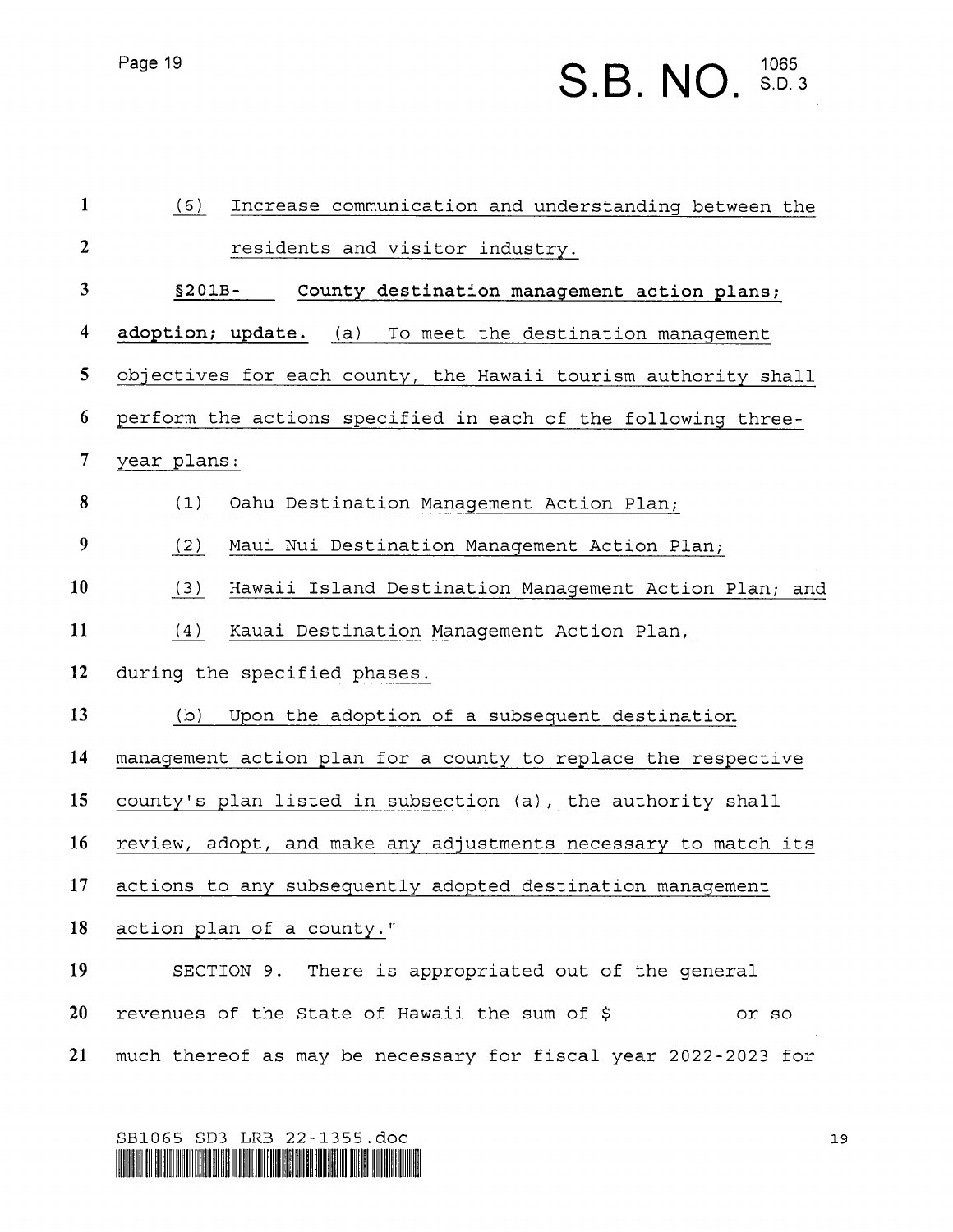Page 20

### S.B. NO. 5.D.3

 $\mathbf{1}$ the Hawaii tourism authority to carry out the action items  $\overline{2}$ outlined in the three—year Oahu destination management action  $\mathbf{3}$ plan referred to in section 8 of this Act; provided that any  $\overline{\mathbf{4}}$ funds appropriated pursuant to this section shall be in addition 5 to and shall not supplant any portion of the base budget of the 6 Hawaii tourism authority.

 $\overline{7}$ The sum appropriated shall be expended by the Hawaii 8 tourism authority for the purposes of this Act.

9 SECTION 10. There is appropriated out of the general 10 revenues of the State of Hawaii the sum of \$ or so much thereof as may be necessary for fiscal year 2022-2023 for 11 12 the Hawaii tourism authority to carry out the action items outlined in the three—year Maui Nui destination management 13 14 action plan referred to in section 8 of this Act; provided that any funds appropriated pursuant to this section shall be in 15 addition to and shall not supplant any portion of the base 16 17 budget of the Hawaii tourism authority.

18 19 The sum appropriated shall be expended by the Hawaii tourism authority for the purposes of this Act.

20 21 SECTION ll. There is appropriated out of the general revenues of the State of Hawaii the sum of \$ or so

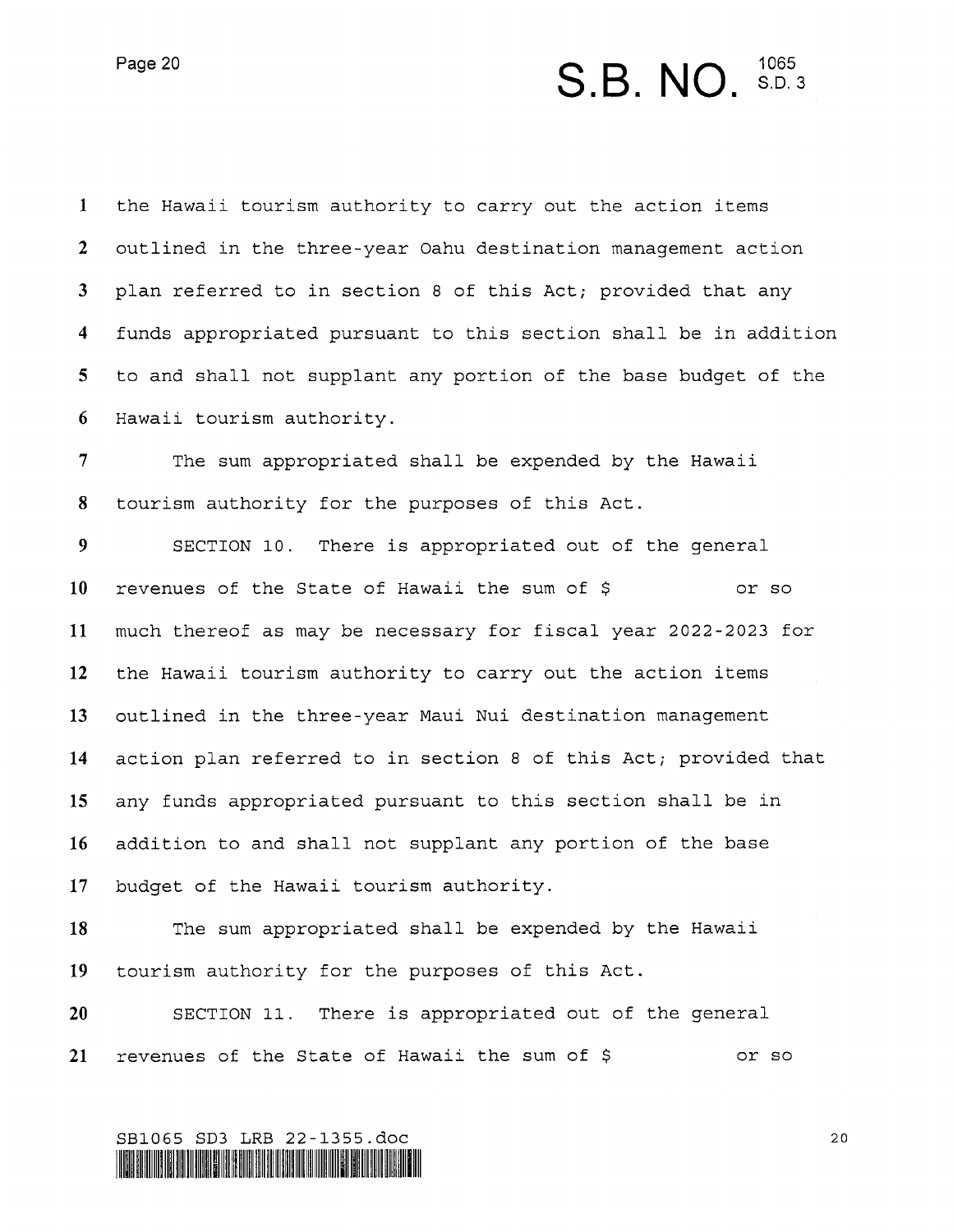## Page 21 **S.B. NO.**  ${}^{1065}_{8. D. 3}$

 $\mathbf{1}$ much thereof as may be necessary for fiscal year 2022—2023 for  $\overline{2}$ the Hawaii tourism authority to carry out the action items  $\mathbf{3}$ outlined in the three-year Hawaii island destination management  $\overline{\mathbf{4}}$ action plan referred to in section 8 of this Act; provided that 5 any funds appropriated pursuant to this section shall be in addition to and shall not supplant any portion of the base 6  $7\phantom{.}$ budget of the Hawaii tourism authority. 8 The sum appropriated shall be expended by the Hawaii 9 tourism authority for the purposes of this Act. 10 SECTION l2. There is appropriated out of the general 11 revenues of the State of Hawaii the sum of  $\beta$  or so 12 much thereof as may be necessary for fiscal year 2022—2023 for 13 the Hawaii tourism authority to carry out the action items 14 outlined in the three—year Kauai destination management action 15 plan referred to in section 8 of this Act; provided that any l6 funds appropriated pursuant to this section shall be in addition 17 to and shall not supplant any portion of the base budget of the l8 Hawaii tourism authority.

19 20 The sum appropriated shall be expended by the Hawaii tourism authority for the purposes of this Act.

#### SBlO65 SD3 LRB 22—1355.doc 21 NIIHHIHH\lllVIMHUIIWIWHIVIIHHIHIIFJIHUIHIIHIillINIHHIHHIHIIEIIIWIIIWNWIHIEIW\IHIHIIWHHV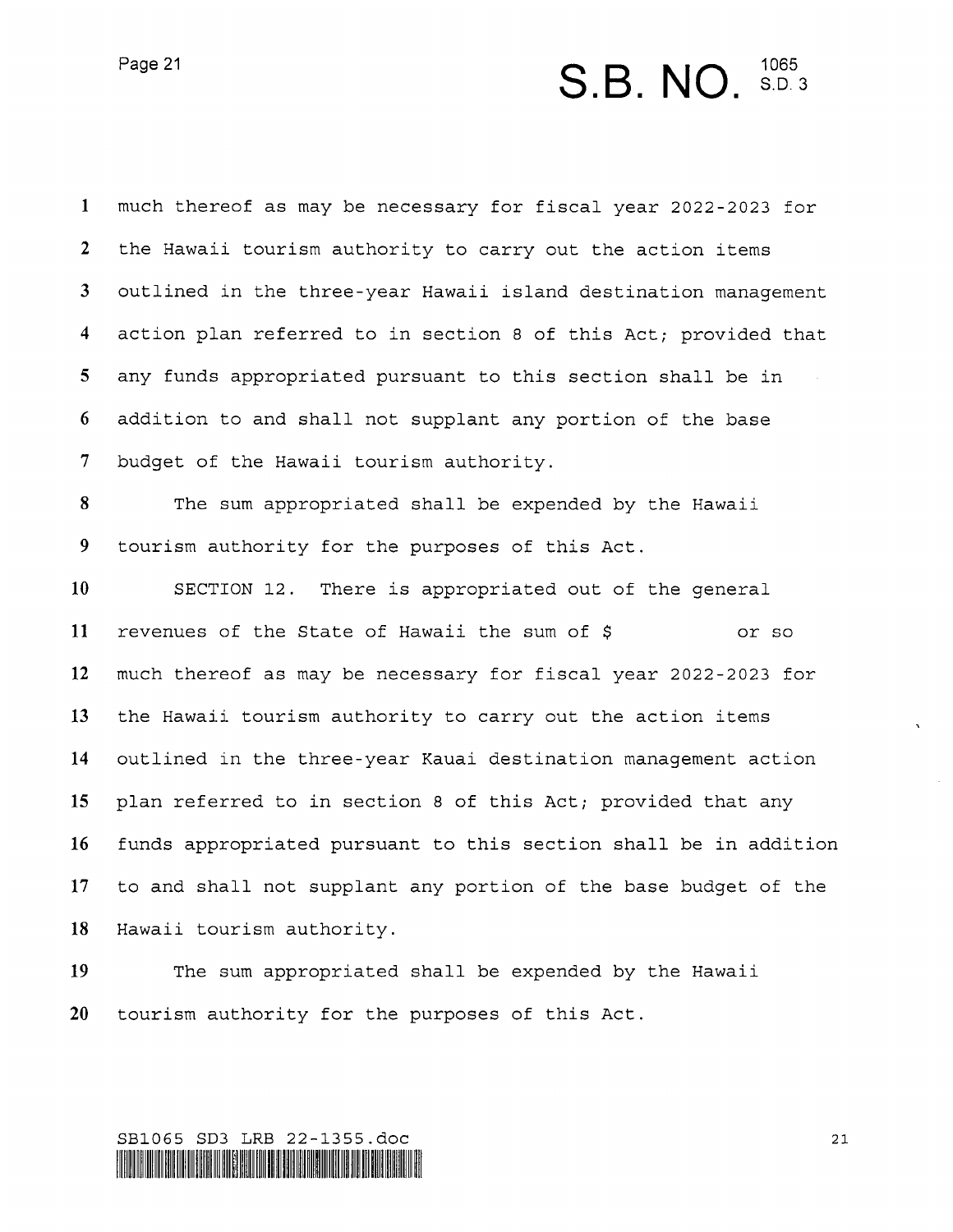# Page 22 **S.B. NO.**  $^{1065}$

| $\mathbf{1}$   | PART IV                                                         |
|----------------|-----------------------------------------------------------------|
| 2 <sup>7</sup> | SECTION 13. Statutory material to be repealed is bracketed      |
|                | 3 and stricken. New statutory material is underscored.          |
| $\overline{4}$ | SECTION 14. This Act shall take effect upon its approval;       |
|                | 5 provided that sections 9, 10, 11, and 12 shall take effect on |
|                | 6 July 1, 2022.                                                 |